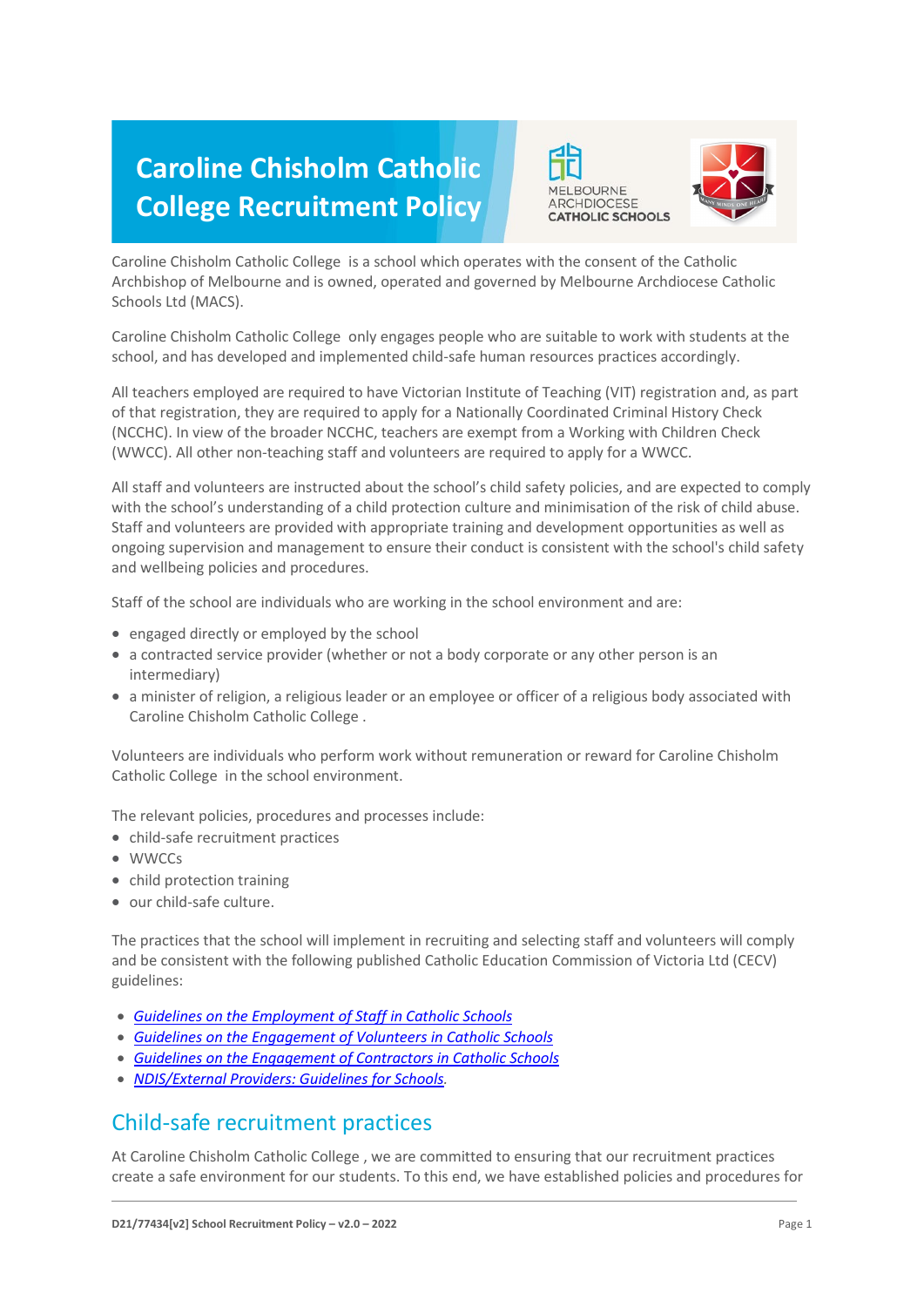recruiting employees and volunteers, for assessing their suitability to work with children.

Our recruitment processes are designed to select appropriate staff and volunteers, and to assess their suitability to work at our school and with children.

Each job description for staff and volunteers involved in child-connected work (being those persons with direct contact with children that is regular and not incidental to the work) has a clear statement that sets out the requirements, duties and responsibilities regarding child safety and wellbeing for those in that role, and the occupant's essential or relevant qualifications, experience and attributes in relation to child safety and wellbeing.

All applicants for child-connected work at the school are informed about these requirements and the school's child safety and wellbeing practices, including the Child Safety Code of Conduct, prior to commencing work (including as a volunteer) at the school.

Once employed or engaged, staff and volunteers are also taken through an induction procedure that is appropriate to the nature of their role, and that further reiterates the person's duties and responsibilities regarding child safety and wellbeing. Where relevant to their role, the induction procedure will also cover the Child Safety Code of Conduct and Complaints Handling Framework (and incorporated policies and procedures).

All staff and volunteers are made aware of and are required to read and sign a Child Safety Code of Conduct and relevant child safety and wellbeing policies (including the Care Safety and Welfare of Students Framework and Child Safety Framework and related documents) prior to commencing their work with children. They are also made aware of their responsibilities to children and students, information sharing and reporting obligations and record keeping obligations.

Caroline Chisholm Catholic College will ensure that staff and volunteers and provided with appropriate training and development opportunities as well as ongoing supervision and management to ensure their conduct is consistent with the school's child safety and wellbeing policies and procedures.

#### **New staff**

It is our policy that all applicants for school positions undergo prior screening. The school will sight, verify and record the following information about a person who it proposes to engage to perform childconnected work:

- registration with the VIT and associated NCCHC
- WWCC for non-teaching staff
- personal identity verification and background checking
- verification of professional and other essential or relevant qualifications
- an examination of their history of child-connected work
- reference checking that addresses the person's suitability for the job and working with children. The above requirements need not be complied with if the school has already completed this process for a prospective staff member within the previous 12 months.

#### **Volunteers**

All volunteers, including parent/carer volunteers, must undergo the following screening prior to their engagement by the school:

- personal identity verification and background checking
- verification of professional and other essential or relevant qualifications
- an examination of their history of child-connected work
- reference checking that addresses the person's suitability for the job and working with children
- WWCC where required (see guidance below regarding when a WWCC is required).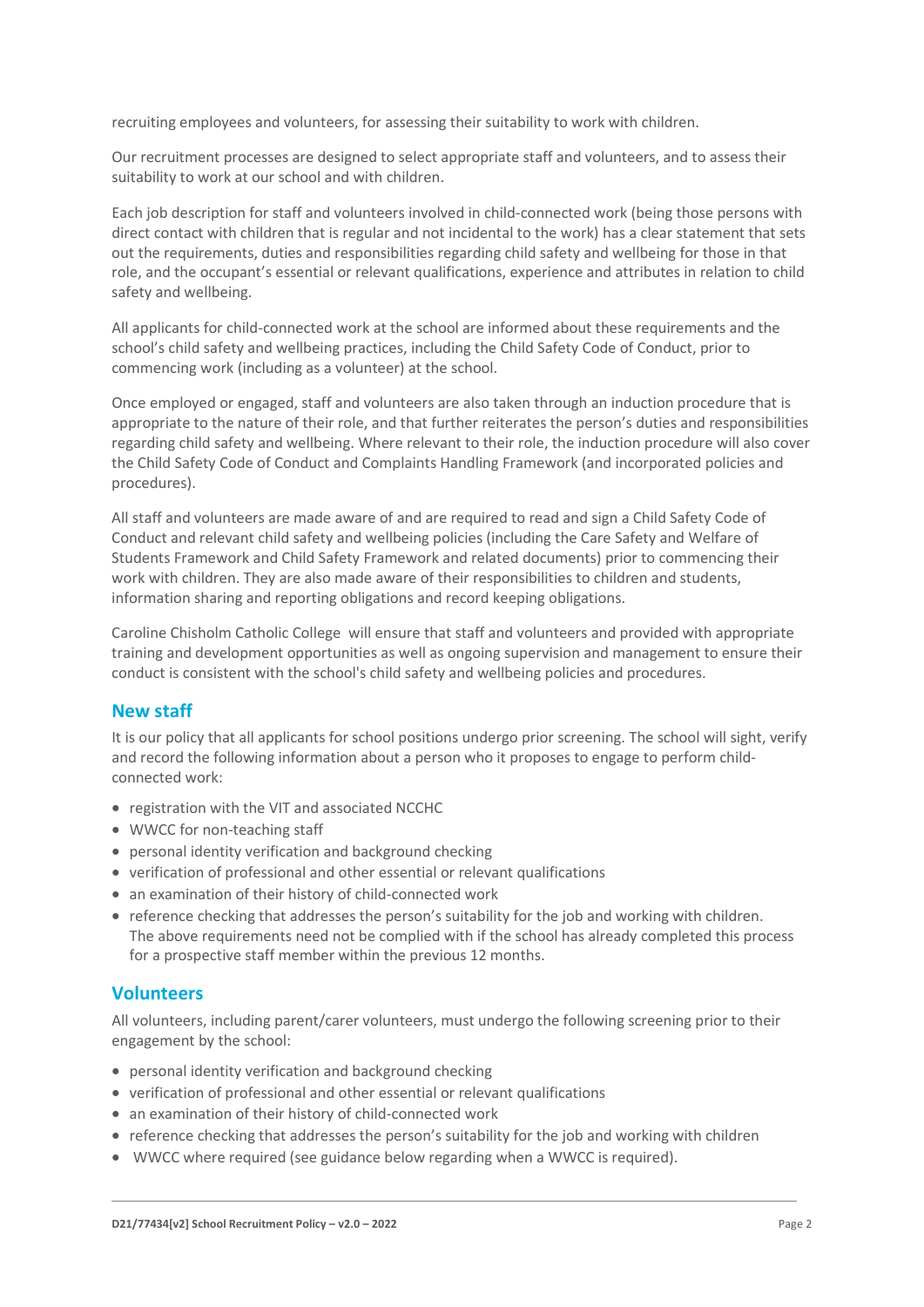Prior to engaging a volunteer to perform child-connected work, the school will sight, verify and record documentation relating to the above matters, unless this has already been done for that individual within the previous 12 months.

### **Monitoring and assessing child-related work suitability**

All new staff members and volunteers are supervised regularly to ensure that their behavior towards children is appropriate and to monitor their compliance with the school's Child Protection Program. Ongoing supervision and people management of all staff and volunteers is provided in a way that focuses on child safety and wellbeing.

Performance and development reviews known as Annual Review Meetings are regularly undertaken for all staff and include consideration of, understanding of and performance against the school's Child Safety Code of Conduct and the requirements of the Child Protection Program. For example, ensuring that a staff member has not breached any of the school's reporting procedures or the Child Safety Code of Conduct.

# Child-safe recruitment and other legislation

Our recruitment practices are subject to state and federal anti-discrimination legislation and the requirements of the *Privacy Act 1988* (Cth) when obtaining, using, disclosing and storing information from applicants and referees.

| <b>Source of obligation</b>    | The Victorian Worker Screening Act 2020 (the Act) aims to protect children<br>from harm by ensuring that people who work with, or care for, them have<br>their suitability to do so checked by a government body.                                                                                                                                                                                                                                                                                                                                                                                                           |
|--------------------------------|-----------------------------------------------------------------------------------------------------------------------------------------------------------------------------------------------------------------------------------------------------------------------------------------------------------------------------------------------------------------------------------------------------------------------------------------------------------------------------------------------------------------------------------------------------------------------------------------------------------------------------|
|                                | The Act aims to prevent those who pose a risk to children from working or<br>volunteering with them.                                                                                                                                                                                                                                                                                                                                                                                                                                                                                                                        |
| Who needs a WWCC?              | Subject to the exemptions referred to below, any worker who engages in<br>child-related work that involves direct contact with a child (being a person<br>under 18 years of age) needs a WWCC.                                                                                                                                                                                                                                                                                                                                                                                                                              |
|                                | Section 3 of the Act defines 'direct contact' as any contact between a<br>person and a child that involves:                                                                                                                                                                                                                                                                                                                                                                                                                                                                                                                 |
|                                | physical contact<br>face-to-face contact                                                                                                                                                                                                                                                                                                                                                                                                                                                                                                                                                                                    |
|                                | contact by post or other written communication<br>contact by telephone or other oral communication<br>۰<br>• contact by email or other electronic communication.                                                                                                                                                                                                                                                                                                                                                                                                                                                            |
|                                | A WWCC will apply to any person who is engaged by Caroline Chisholm<br>Catholic College as an employee, a Board member, a self-employed person,<br>a volunteer, a third-party contractor (who has or is likely to have direct<br>contact with children), a supervisor of child employees, part of practical<br>training through an educational or vocational course, unpaid community<br>work under a court order, a minister of religion or performing duties of a<br>religious vocation, an officer of a body corporate, a member of a committee<br>of management of an unincorporated body or a member of a partnership. |
| What is child-related<br>work? | Child-related work is defined in section 9 of the Act as voluntary or paid<br>work, in any of the occupational categories listed in the Act that usually<br>involves direct contact with a child.                                                                                                                                                                                                                                                                                                                                                                                                                           |
|                                | For the purposes of the Act, work will not be 'child-related work' by reason<br>only of occasional direct work with children that is incidental to the work.                                                                                                                                                                                                                                                                                                                                                                                                                                                                |

## **Working with Children Checks**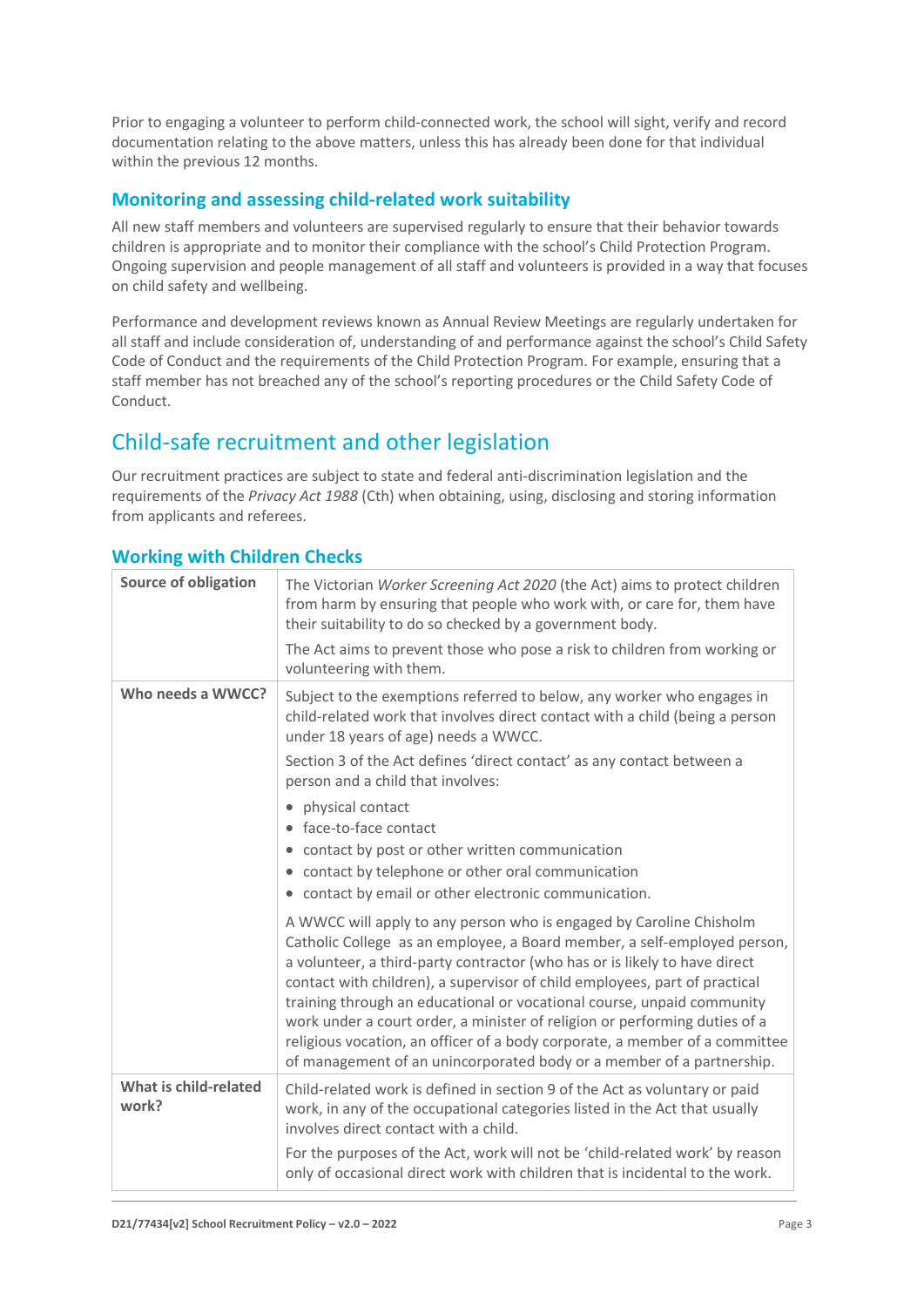|                                   | Child-related work for ministers of religion                                                                                                                                                                                                                                                                                            |
|-----------------------------------|-----------------------------------------------------------------------------------------------------------------------------------------------------------------------------------------------------------------------------------------------------------------------------------------------------------------------------------------|
|                                   | The Act defines child-related work for ministers of religion more broadly<br>than for other occupations. All ministers of religion are required to get a<br>WWCC unless the contact they have with children is only occasional and<br>always incidental to their work.                                                                  |
|                                   | This would include for example having children in their congregation,<br>attendance at schools or school camps even when all their contact with<br>children is supervised. An example of when a minister of religion would not<br>require a WWCC is a minister conducting purely administrative roles within<br>a church's bureaucracy. |
|                                   | The following are considered to be child-related work:                                                                                                                                                                                                                                                                                  |
|                                   | • mentoring and counselling services for children<br>• direct provision of child health services                                                                                                                                                                                                                                        |
|                                   | • clubs, associations, movements, societies or other bodies (including<br>bodies of a cultural, recreational or sporting nature)                                                                                                                                                                                                        |
|                                   | • educational and care services, childcare centres, nanny services and<br>other child care                                                                                                                                                                                                                                              |
|                                   | • coaching and tuition services for children                                                                                                                                                                                                                                                                                            |
|                                   | • any religious organisation where children form part of the congregation<br>• boarding houses or other residential services for children and overnight<br>camps for children                                                                                                                                                           |
|                                   | • transport services specifically for children, including school bus services<br>and taxi services for children with a disability and supervision of school<br>road crossings                                                                                                                                                           |
|                                   | • commercial photography services for children unless they are merely<br>incidental to or in support of other business activities                                                                                                                                                                                                       |
|                                   | • commercial talent competitions for children unless they are merely<br>incidental to or in support of other business activities                                                                                                                                                                                                        |
|                                   | • commercial entertainment or party services for children unless they are<br>merely incidental to or in support of other business activities.                                                                                                                                                                                           |
| <b>Key exemptions</b>             | People engaged in the following types of work are not required to have a<br>WWCC:                                                                                                                                                                                                                                                       |
|                                   | • teachers registered with the VIT                                                                                                                                                                                                                                                                                                      |
|                                   | • students, aged 18 or 19, undertaking volunteer work organised or held<br>at school                                                                                                                                                                                                                                                    |
|                                   | • Victoria Police or Australian Federal Police officers                                                                                                                                                                                                                                                                                 |
|                                   | • workers, who usually live in another state or territory, visiting Victoria to<br>engage in child-related work (only up to 30 days within the same<br>calendar year)                                                                                                                                                                   |
|                                   | all children under the age of 18.                                                                                                                                                                                                                                                                                                       |
|                                   | Note: Some drivers accredited under the Transport (Compliance and<br>Miscellaneous) Act 1983 (Vic.) who were engaging in child-related work<br>were previously exempt from the WWCC. These drivers must now pass the<br>WWCC to continue this work.                                                                                     |
|                                   | At Caroline Chisholm Catholic College, all volunteer helpers, including<br>parents and carers, are required to hold a WWCC.                                                                                                                                                                                                             |
| How to apply for a<br><b>WWCC</b> | A worker who engages in child-related work is responsible for applying for<br>their own WWCC. An employer can not apply on behalf of a worker.<br>To apply, fill out an online application form at                                                                                                                                      |
|                                   | www.workingwithchildren.vic.gov.au. Upon completion of the application,                                                                                                                                                                                                                                                                 |